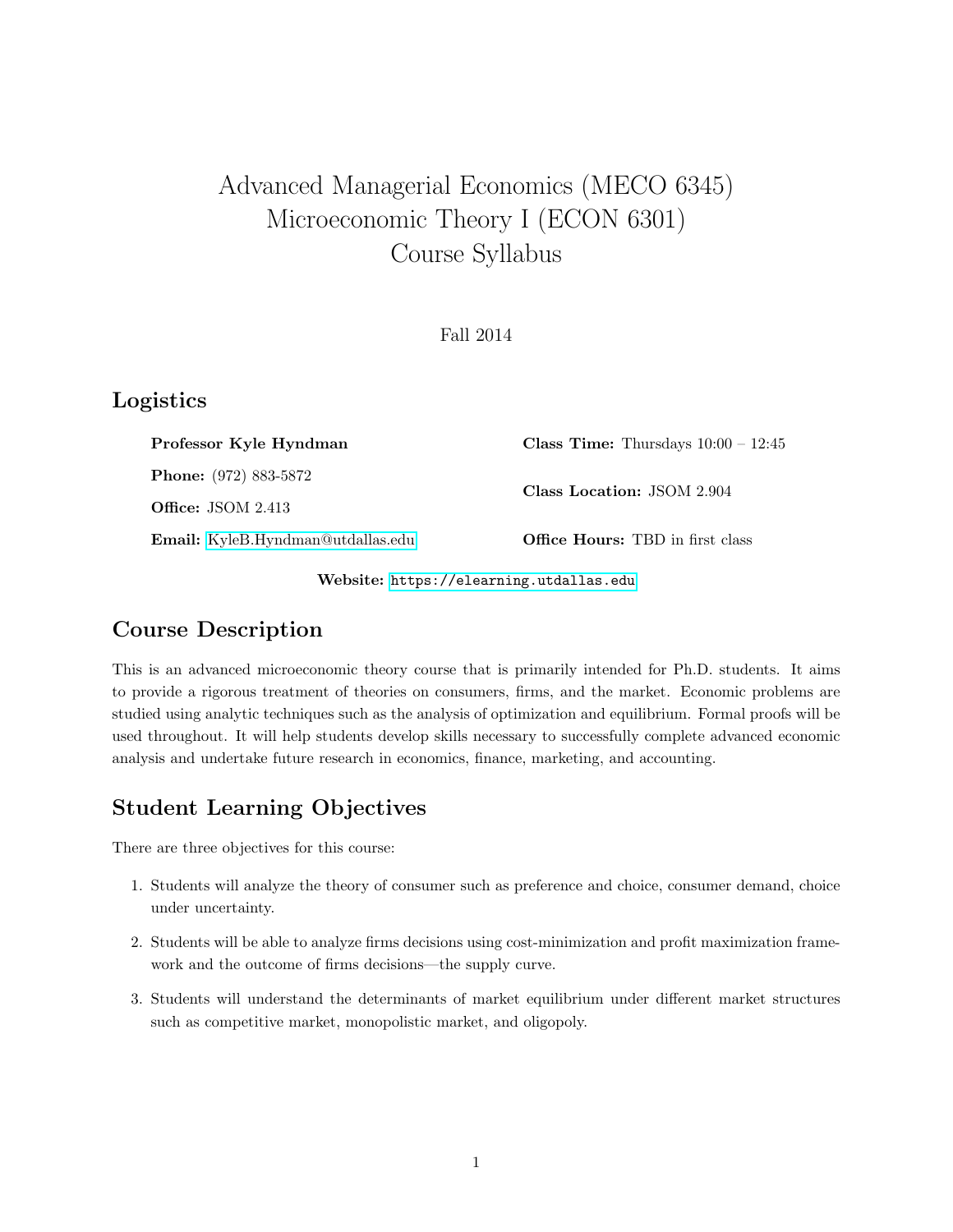## Required Textbooks and Materials

The required textbook for the course is Microeconomic Theory, Oxford University Press, 1995, by Mas-Colell, Whinston, and Green.

A useful book which covers largely the same material and may be used as a supplemental text is Microeconomic Foundations I: Choice and Competitive Markets, Princeton University Press, 2013 by David M. Kreps.

Finally, two other reference books for the class are:

- *Microeconomic Analysis*, 3rd Edition, W. W. Norton & Company, 1992, by Hal Varian.
- Lecture Notes in Microeconomic Theory: The Economic Agent, 2nd Edition, Princeton University Press, 20[1](#page-1-0)2, by Ariel Rubinstein<sup>1</sup>

#### Rough Outline of Course

- 1. Decision Theory (Certainty)
	- Choice, Preferences and Utility Functions: completeness, transitivity, ordinal utility, Lexicographic preferences, continuity, existence and continuity of utility function, monotonicity, convexity, quasi-concave utility, indifference curves, homotheticity, quasi-linearity, separability, choice, revealed preferences
	- MWG 1A D, 3A C; K1 2
- 2. Consumer Theory I
	- Primal Approach to Demand, Theorem of the Maximum, Consumer optimization, Marshallian demand, Walras Law, Revealed Preference, the Compensated Law of Demand
	- MWG 2A F, 3D, 3J; K3 4
- 3. Consumer Theory II
	- Dual Approach to Demand, indirect utility, envelope theorem, Roy's identity, Hicksian demand, the expenditure function, Shepard's Lemma, Hicks' composite commodity theorem; income/price elasticity of demand, Slutsky's Theorem, income and substitution effects, normal and inferior goods, consumer surplus and willingness-to-pay
	- MWG 3D G, 3I J; K10 11
- 4. Choice Under Uncertainty
	- Expected Utility, Risk Aversion, Information Separability, preferences over lotteries, vNM Expected Utility Theorem, independence axiom, Allais and Ellsberg Paradoxes, Prospect Theory, Stochastic dominance, concavity, risk premium, Arrow-Pratt coefficient of risk aversion, Rabin's calibration theorem, State-dependent utility
	- MWG 6A E; K5 6

<sup>5.</sup> Production

<span id="page-1-0"></span><sup>&</sup>lt;sup>1</sup>Can be freely downloaded from his website.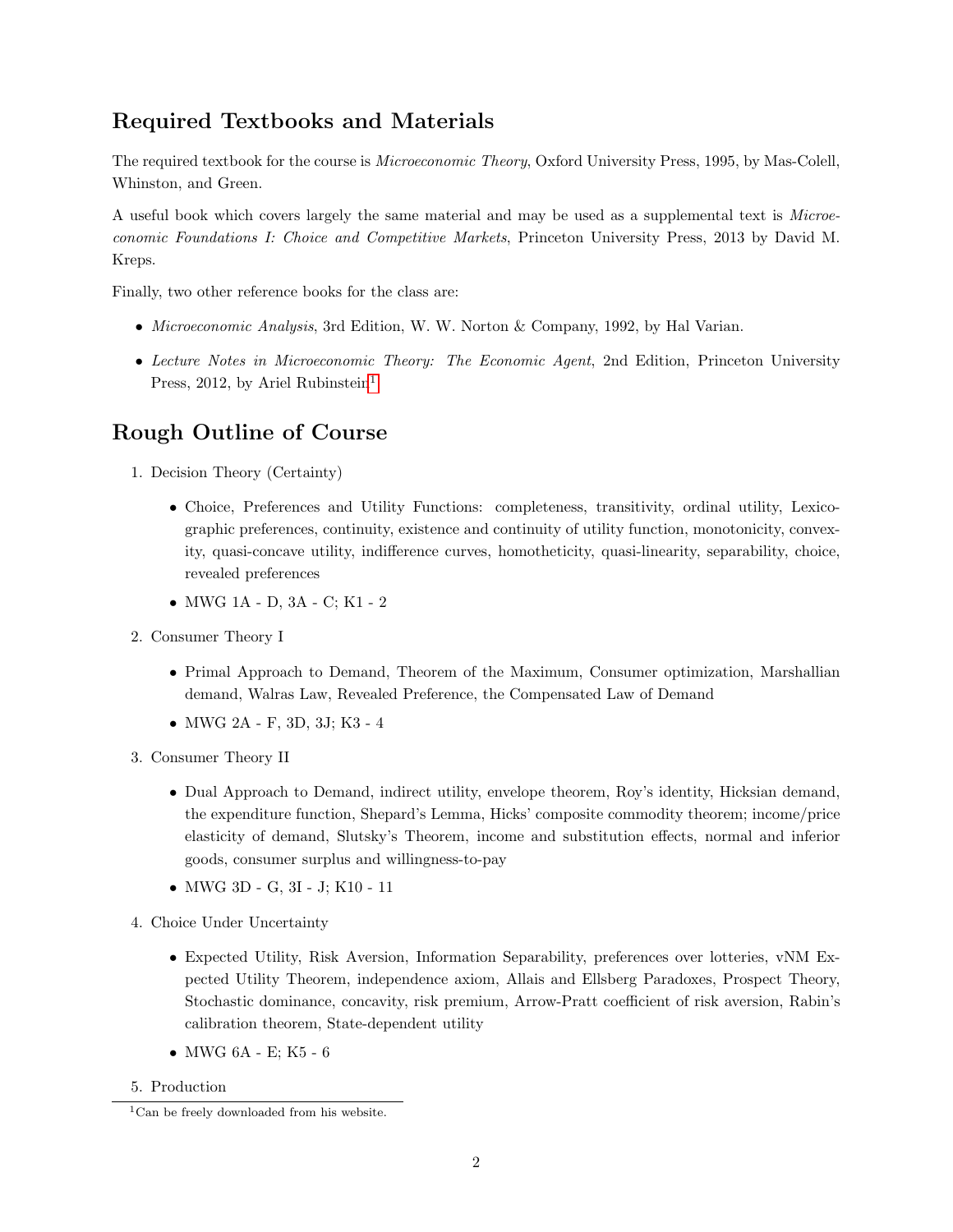- Production Sets, Profit Maximization and Cost Minimization, Cost Function, Long-run and Shortrun costs
- MWG 5A D; K9
- 6. Competitive Markets
	- Pareto Optimality and Competitive Equilibria, Partial Equilibrium Competitive Analysis, Welfare Theorems, Free-entry and Long-run Competitive Equilibrium
	- MWG 10A F
- 7. Brief Introduction to Game Theory, Monopoly and Oligopoly
	- Nash Equilibrium, Monopoly Pricing, Static Models of Oligopoly
	- MWG 8A, B, D, 12A C

#### Coursework, Exams and Grading

Your grade in the course will be based on problem sets, a midterm exam and a final exam according to the following scale:

- Weekly Problem Sets: 20%
- Midterm Exam:  $40\%$  (October 9, 2014)
- Final Exam:  $40\%$  (December 4, 2014)

Both the midterm and final exams will be held in class and will be closed book and closed notes exams. The final exam will only cover material from after the midterm exam.

There will be a weekly assignment (except for exam weeks) that will be due at the beginning of the following class. Each problem set will typically consist of a small number of required questions, as well as a number of recommended problems. The recommended problems will typically be from the textbook. While it is strongly recommended that all students do both the required and recommended problems, only the required problems will be graded and each problem set will be graded out of a maximum possible 10 points, and there will be four possible grades, at my sole discretion: 10 (excellent: only very minor mistakes, if any) , 7 (good: mostly correct, but one or more substantive flaws), 4 (poor: partially incomplete or several substantive flaws, 0 (unacceptable: fail to hand in, or hand in but with very little discernible effort and many substantive flaws).

In addition, each of the Ph.D. students (most likely working in a group of 2) will be required to prepare solutions to one set of the recommended questions, which will be distributed to your fellow classmates. The final solutions must be typed and sent to me for distribution no later than Friday at 1:00PM of the week the assignment is due. Students responsible for preparing solutions to the recommended problems should plan to meet with me during office hours, or some other mutually agreeable time, to discuss the solutions and to make sure that they are correct and well-presented. This will have the weight of **two** regular problem sets.

At the end of the semester, when computing your grade for the problem sets, I will drop the lowest score.

Note: For some of the homework problems (either required or recommended), there may be solutions floating around for these problems. It is decidedly not to your advantage to copy from these solutions. Not only will you receive a grade of  $\theta$  for doing so, but **more importantly** you will very likely not learn the material